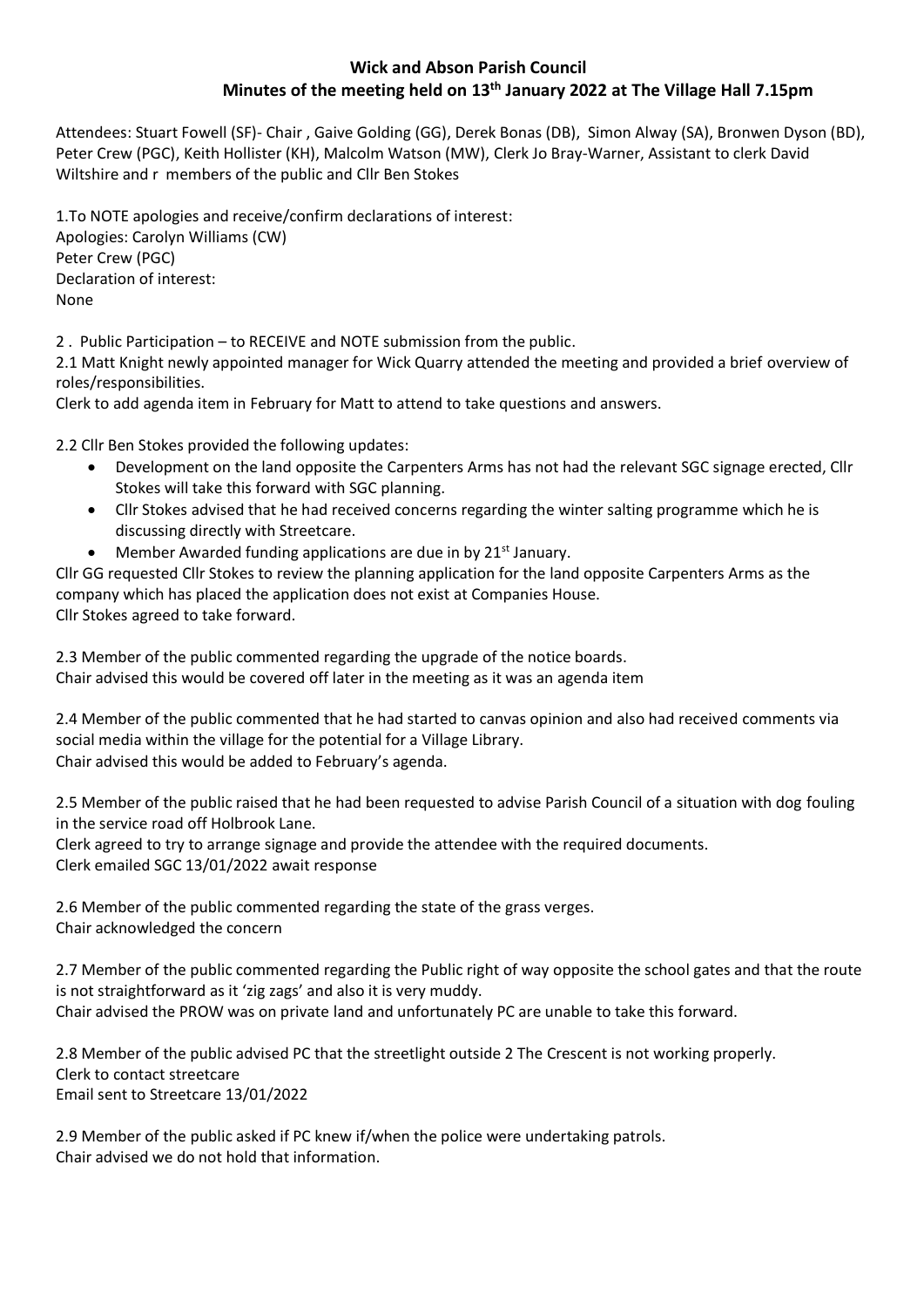- 3. To RECEIVE and NOTE a verbal report from the Clerk on activities since the last meeting
	- Remark road markings junction with Cann Lane kirona 291551 SGC advised 31/08 job ticket raised and in queue to be completed- update 02/11 no timeline as yet for painting- update 08/12 started not yet finished
	- ticket to remark lines homeapple hill junction with Cann Lane kirona 291551- SGC advised 31/08 job ticket raised and in queue to be completed- started not yet finished
	- 21.4 Cllr SA Advised that there has been fly posting (secured advertising) of a fencing company on the piece of land on London Rd, the notice is approx. 3 metres in diameter. Clerk to advise Streetcare to remove and advise company- email sent 09/12 reference 1762997.
	- 21.2 Cllr SA advised that a new grit bin had been installed in Lodge Rd near Silver Barn however the old one had not been removed.

Clerk to contact Streetcare to remove- email sent 09/12 reference 1762993

SGC response received 13/12/2021 *Have done ticket to remove old ones in the summer with a bit of luck most of the salt would be used up making it easier to remove.*

Item closed

• Cllr BD requested clerk to report to Steve Golding the following junction of Cann Lane and A420 now requires some urgent attention,Of the 2 'No Entry' signs, only one remains and is damaged. None of the road markings are fully legible.

Some motorists are now doing manoeuvres which are illegal and dangerous, and as a consequence accidents

will happen again at this particular spot.

Reported 14/12/2021- await response-Steve Golding has confirmed reference Kirona 313613

- Resident reported a fallen tree in footpath LWA41/30 between Milford Avenue and Brockwell Park. Clerk reported awaiting reference no. reference 1776242
- Chair advised clerk (05/01/2022) to report blocked drains from 15-57 High street inclusive SGC reference 1776527
- Chair advised clerk (05/01/2022) the bin near Naishcombe House- which SGC sealed due to inaccessibility has been 'unsealed' and she had noticed complaints and to investigate with SGC relocation of bin Clerk contacted SGC 05/01/2022 to advise – SGC confirmed 06/01/2022 they would re-reseal however they have requested our suggestions for moving the bin.
- Oldbury Lane- blocked drains. Request from Wick Sports Ground to report the drains along Oldbury Lane as they appear blocked and are not coping with the excessive amounts of rainwater. Reported 10/01/2022 await refreence 1779269

### O**utstanding actions from previous Meeting**

All planning application added to applications via SGC portal 10/12/2021

2.2 Member of the public reported that there are a number of 'out of control' conifer trees within property 24b Mendip View and requested PC to take action. Chair confirmed clerk would report this to the arboreal officer Simon Penfold at SGC and ask for advice on how to tackle this as its on private property Reported to Simon Penfold 05/08

Chased 21/09

Further details provided to Simon 22/09/2021 await update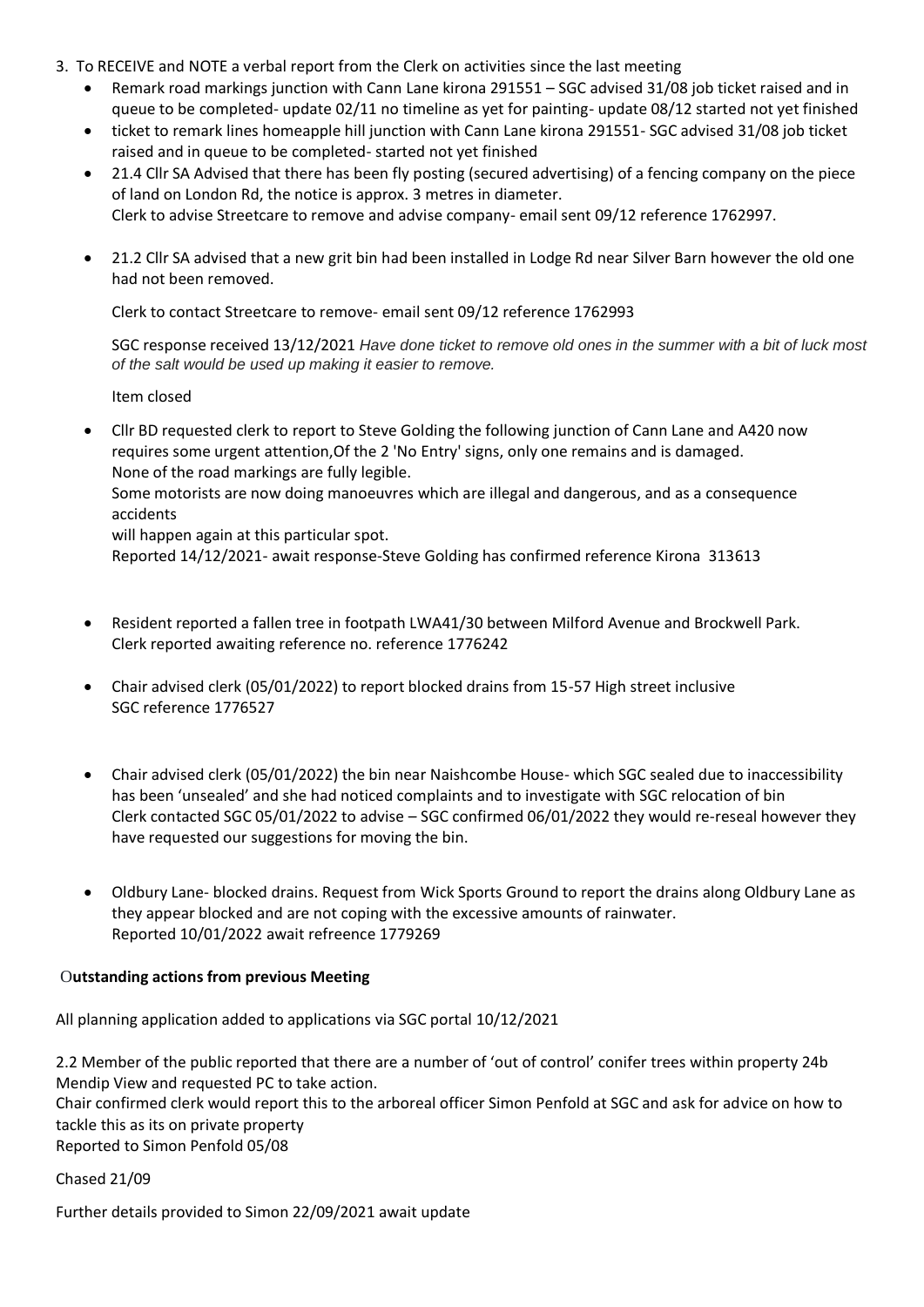Chased Simon Penfold 31/10/2021

2.1 Member of the public requested clerk to engage with bus shelter maintenance to review the 'box' in the shelter at Naishcombe Hill Email sent to contractor 10/12/2021- await response Chased 28/12/2021

21.3 Cllr PGC requested clerk to contact Football club to request the signage be removed

Clerk to contact WSG

Email sent 10/12/2021

WSG have responded asking for Highways permission to erect new sign- await update from Chris Harris Update received from Chris Harris- reverted to WSG for further information

2.2 Member of the public advised that a lorry had dislodged the overhead cables by Ingleside Farm along Holbrook Common

Clerk to contact Western power for investigation.

Clerk telephoned Western Power 10/12/2021- reference 47270-B- Western Power commented that it may be advisable to re-route any buses if the cable is dangerous- Clerk emailed Sue Elliott Transport 10/12/2021 08.21am to advise however Western Power did confirm they would send engineers 10/12/2021 to inspect.

17. To REVIEW and RESPOND to Planning application no P21/07554/RVC Wick Quarry, Wick

Clerk had requested Council to review the application prior to the meeting in order to aid the discussion

Discussion Held

No Objection

However suggestion clerk write to MJ Church inviting them to attend a PC meeting

Letter sent to MJ Church 10/12/021 inviting a representative in 2022 Update 28/12/2021 no response received

## 15. To DISCUSS Next Steps for Wick Sports Ground

Representative from Wick Sports Ground (WSG) provided Parish Council with the details regarding the ongoing leak they have been experiencing over the last 6-8 weeks. The representative provided clarity on the actions WSG, Bristol Water and contractors had taken to locate the leak and fix. It has been discovered that the leak has occurred in a neighbouring property however WSG are responsible for the pipe, which has deteriorated and is in need of replacing at a estimated cost of £30k

Cllr SA provided a possible alternative to the fix utilising his skills, expertise and knowledge.

Discussion held

Proposal by CW to write as a collective of WSG & PC to:

- Landowner where the pipe currently runs to ensure they are happy access is granted.
- CEO of Bristol Water to lean into any community services to support the ground.

Seconded SF

All in favour 7

Carried

Clerk and representative from WSG to work together to write to both parties

Clerk and WSG corresponded 11<sup>th</sup> & 12<sup>th</sup> Dec to create supporting letters to adjacent property and CEO Bristol Water- sent 14<sup>th</sup> December 2021 Update 28/12/2021 no responses received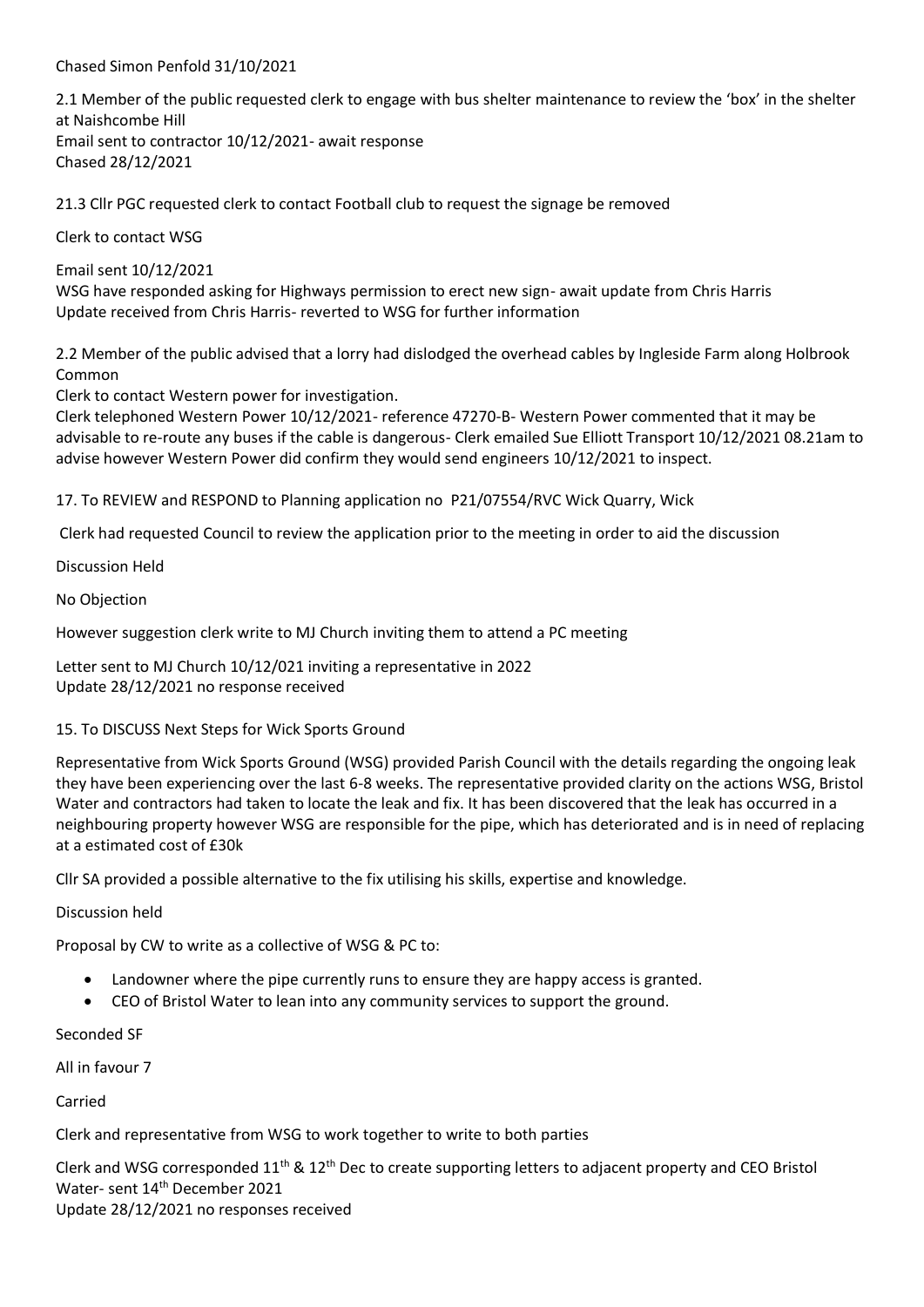12. To OVERVIEW and DISCUSS a response to Consultation re WICK - VARIOUS ROADS - [Variation to waiting](https://consultations.southglos.gov.uk/PT.7110WickWR/consultationHome)  restriction order - [STATUTORY NOTICE](https://consultations.southglos.gov.uk/PT.7110WickWR/consultationHome)

Clerk had requested Council to overview the pre-circulated summary of the consultation prior to the meeting in order to aid the discussion. Assistant to clerk D Wiltshire provided a verbal summary of the consultation

Discussion Held

Parish Council wish it noted that we support this consultation Supporting email sent 12/12/2021

## **Enforcement**

• 22 Riding Barn Hill re planning application PK17/4343/F

Cllr BD contacted clerk to advise that the landscaping of the property as commented on in the decision letter has as yet not been undertaken.

Await reference and update COM/20/0887/BOC

Update provided 05/07/21

*The complaint is of a breach of a landscaping condition attached to a granted Planning Permission with grass verges not having been reinstated as required. A site visit was carried out on 26 April 2021.*

*On 4 June 2021 the Parish Council was informed that Planning Enforcement were awaiting submission for an application for discharge of conditions from the Planning Permission, for work that had to be carried out before the verges could be reinstated, and which would include a landscaping plan.*

*On 24 June an update was sent to the Parish Council to inform them that the formal request to discharge these Conditions had been received; that Planning Enforcement would have to await the decision on that application; and that the Parish Council would be updated further once that was completed.*

• The Old Vicarage, 85 High St- Resident has contacted clerk to advise that two structures have been erected within the grounds. Clerk has ascertained that one has planning permission for a swimming pool, garage and office however no planning application for the other is visible on the SGC portal. Clerk has reported to Enforcement and awaiting an update

### Reported 07/12/20 and updated reference no COM/20/0933/OD

Update provided 05/07/21

*The Parish Council was informed 12 January 2021 that the site has recently been subject to an approved planning permission (P19/09083/F), for the erection of an outbuilding to form a swimming pool, garage and office. However the complaint is believed to relate to the outbuilding erected to the rear of the existing dwelling house. That building was assessed following a previous complaint in 2017 and found to fall within the allowances of permitted development. Alterations could have been made and the use changed since then and so the council will look to gather additional information and discuss this development with the landowners once lockdown eased and it is permitted to do so.*

*The case officer said he would update the Parish Council once that further investigation had been carried out. A site visit was carried out on 14 March 2021 but the officer was unable to gain access with the restrictions in place at that time. We are now permitted to use powers to go onto sites and are working through the backlog of those on a prioritised basis. As soon as the status of the outbuilding is determined the case officer will be in touch to let the Parish Council know the results.*

• Cllr PGC advised that in conjunction with Planning application P19/7800/F Carpenters Arms that a condition of the works included no resident residing in the 'pub' part until planning decision confirmed.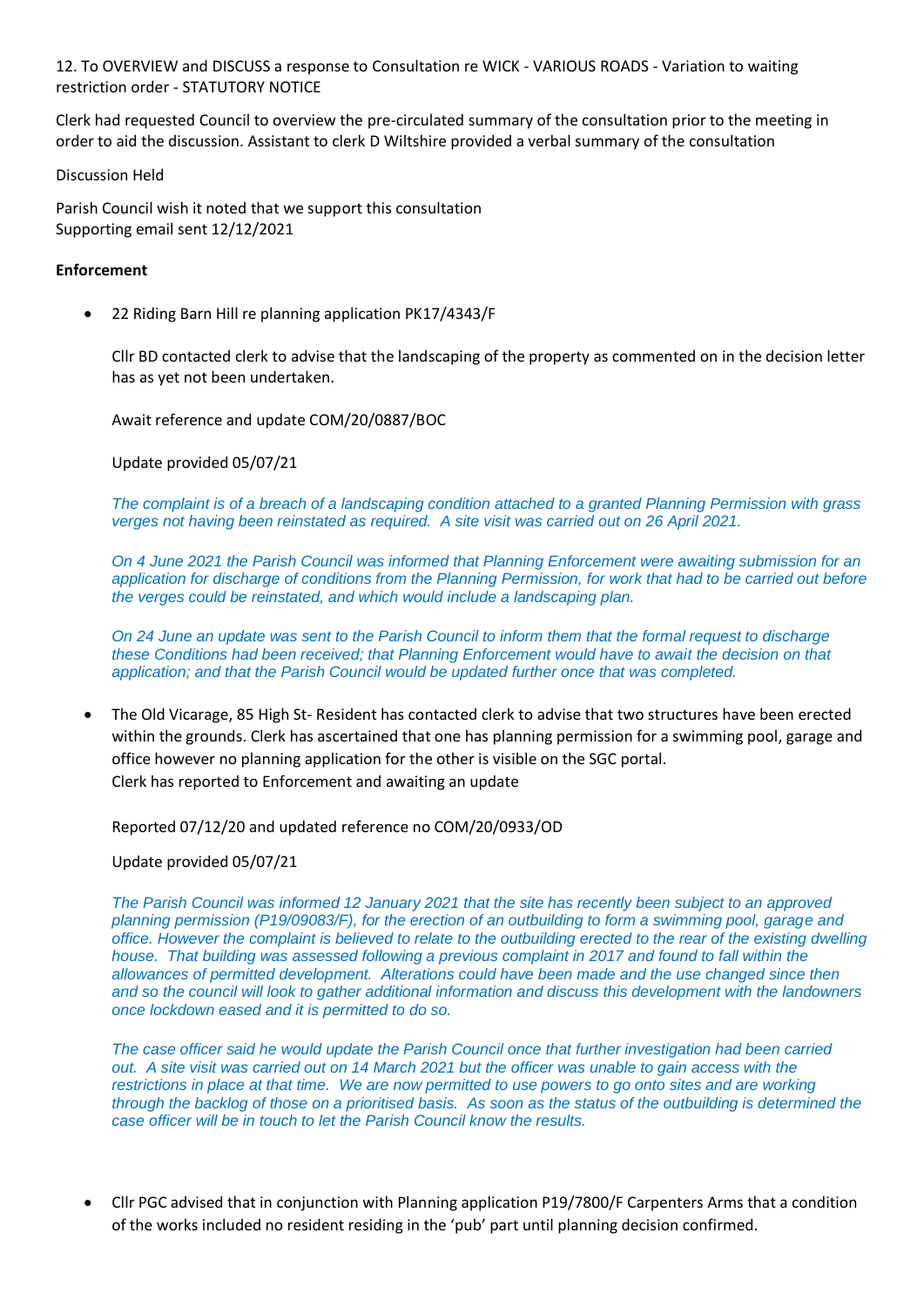After review of planning applications Clerk unable to locate condition Cllr PGC has reference and requested Cllr PGC to provide further clarity

Cllr GG has provided the relevant details to report to Enforcement and clerk has reported 23/05/2021 awaiting reference

The complaint was received on 26 May 2021 and a site visit carried out 10 June. This confirmed that the dwelling is being occupied, though the landowner has argued it has been essential for site security. The investigation has been allocated to a case officer and he's going through the details – you should get a response within a week.

Chased 04/08/21 Rob Walsh for an update following complaint from a resident stating that 'out of control' fires are being lit within the development.

Update 17/08 from Rob Walsh

*The actions for breach of the Conditions have to remain confidential under GDPR, so can't be discussed by the Parish Council in open session or minuted. But the Breach of Conditions Notice served on the company that owns the site has been returned as they've vacated their published address. We've obtained their new address from Companies House and re-served it.*

*If they don't comply with the BCN the next stage would be to prosecute them through the courts. One of the reasons for using a BCN is that it stays in place, so if they continue to fail to comply we can prosecute again (judges don't like their verdicts being ignored so the sanctions can escalate quickly). It also means that if they initially comply but then breach again we can prosecute immediately.*

Request from Cllr GG 14/10/2021 to request an update as the portal states as closed.

Response received from Head of Enforcement advising case not closed and this is an anomaly in their systems- forwarded to all Council members for oversight

Further update from Enforcement rec'd 28/10/21

*I am writing with reference to the above matter , please note that I have recently taken over this matter from my colleague Westley Little who has left the employee of the Council.Further to recent correspondence a visit has been conducted to site and it has been noted that the work towards the breach of conditions 2 and 4 is near completion .With reference to conditions 6, 9 and 13 the agent has been advised that his client is still required, within a month , to submit a formal discharge of conditions application in order for the details to be formally assessed. As required by the notice and the conditions therein.I will update you further when there are significant updates in this matter, by which time a further site visit would have been carried out to inspect that the works are completed in line with the permission.*

21.7 Cllr CW advised that a new building is being erected at Ingleside Farm on Chesley Hill and is unable to locate any planning in connection with this building. Councillors commented they believe there is planning however neither Chair nor Clerk can locate on SGC planning portal.

Cllr CW requested clerk to report to enforcement.

Clerk provided chair with planning application details within the portal for overview and requested clarification as to whether to report

Chair confirmed to report-await reference from SGC-COM/22/0002/OD

### **Footpaths**

Cllr BD has provided detail from a resident regarding a blocked footpath near Wilton Farm

Cams ref 17162

SGC update 29/09 Visited and needs background work and letter.

Chased 04/01/22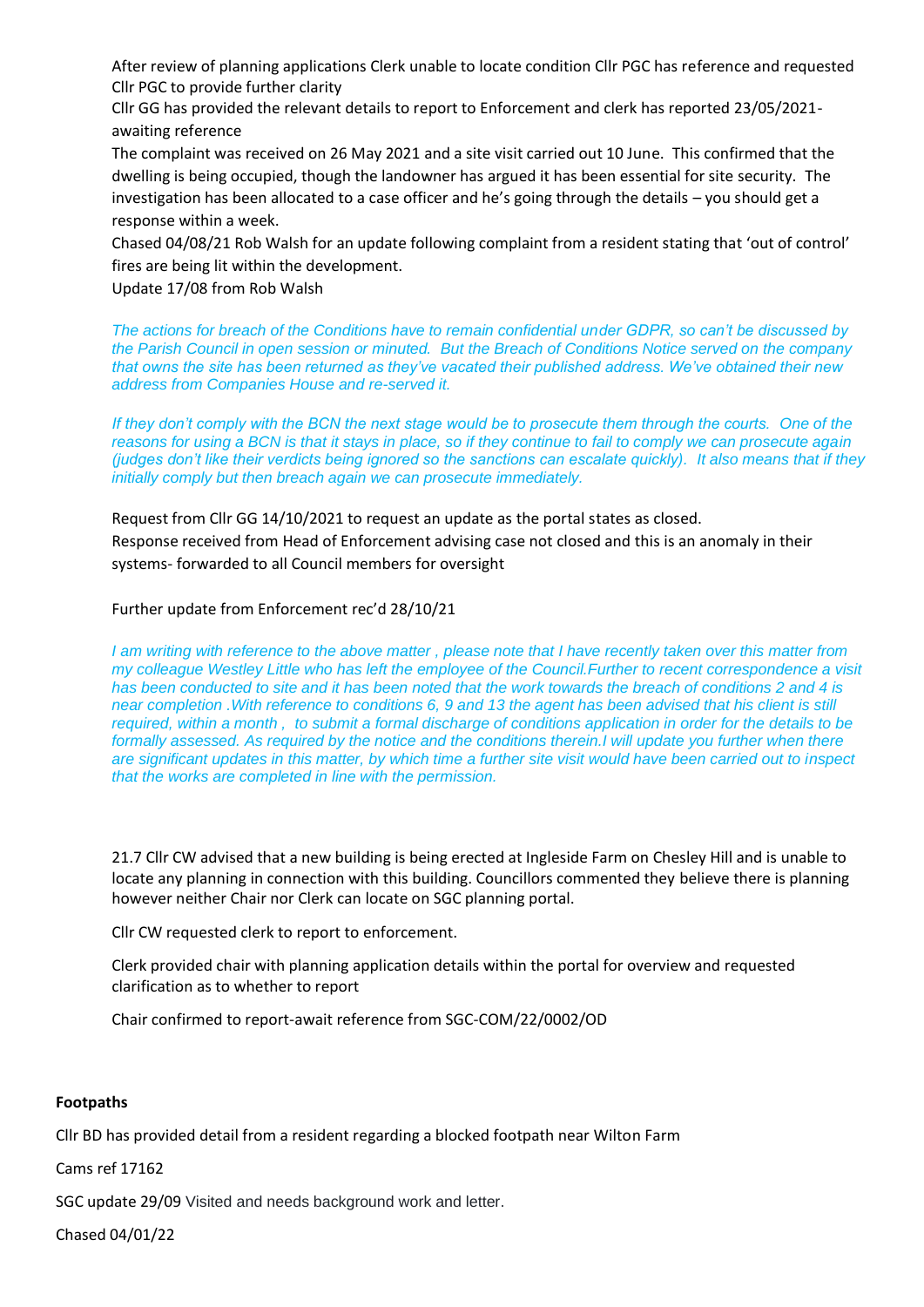9.2 Cllr BD requested clerk contact Public rights of way to ask for a footpath sign to be erected on the footpath close to the Village Hall

Clerk to contact and request via PROWS ref CAMS17472

SGC update 29/09/2021

Erection of new footpath signage next to Wick Village Hall- I assume that you mean adjacent to the stone stile as part of the gates to The Close? If so I have noted the car myself whilst working locally but can't prioritise the sign for the moment

Chased 04/01/22

Cllr BD requested clerk to report footpath no's PBN/28/20 and PBN/26/20.Each year the landowner/s ignore the need to leave the required margins both along the edge and diagonally across the field.

Cams ref CAMS 17596/17597

SGC Rights of way update /rec'd 02/11/2021 confirming the landowners have been advised of the requirements-Clerk has advised Cllr BD

Chased 04/01/22

### **MISC**

4. To Note and confirm Minutes from December's meeting .

Proposed GG

Seconded SF

All in favour 6

Carried

Cllr KH not present at December's meeting

#### 5. Finance

Clerk has drawn up cqs in favour of:

| SGC                                                                                        | Mow Park                                                           |
|--------------------------------------------------------------------------------------------|--------------------------------------------------------------------|
| SGC                                                                                        | Littter bin emptying                                               |
| Ashfords solicitors                                                                        | Common Land issues                                                 |
| DM Malley                                                                                  | PAYE administrator                                                 |
| HMRC                                                                                       | <b>PAYE</b>                                                        |
| J Bray-Warner                                                                              | reimburse for Open Spaces membership, Norton anti virus and stamps |
| Clerk to request DB to sign cheques. DB will request CW sign cqs.                          |                                                                    |
| 6. To PROIVDE an update regarding Common Land on Chesley Hill and updates from Solicitors  |                                                                    |
| Update received from solicitor 13/01/2022 of which clerk provided detail to Cllrs SA & GG. |                                                                    |
|                                                                                            |                                                                    |

Cllr SA provided a brief of the update to PC.

Cllrs SA & GG will provide clerk with a combined response to forward to solicitors.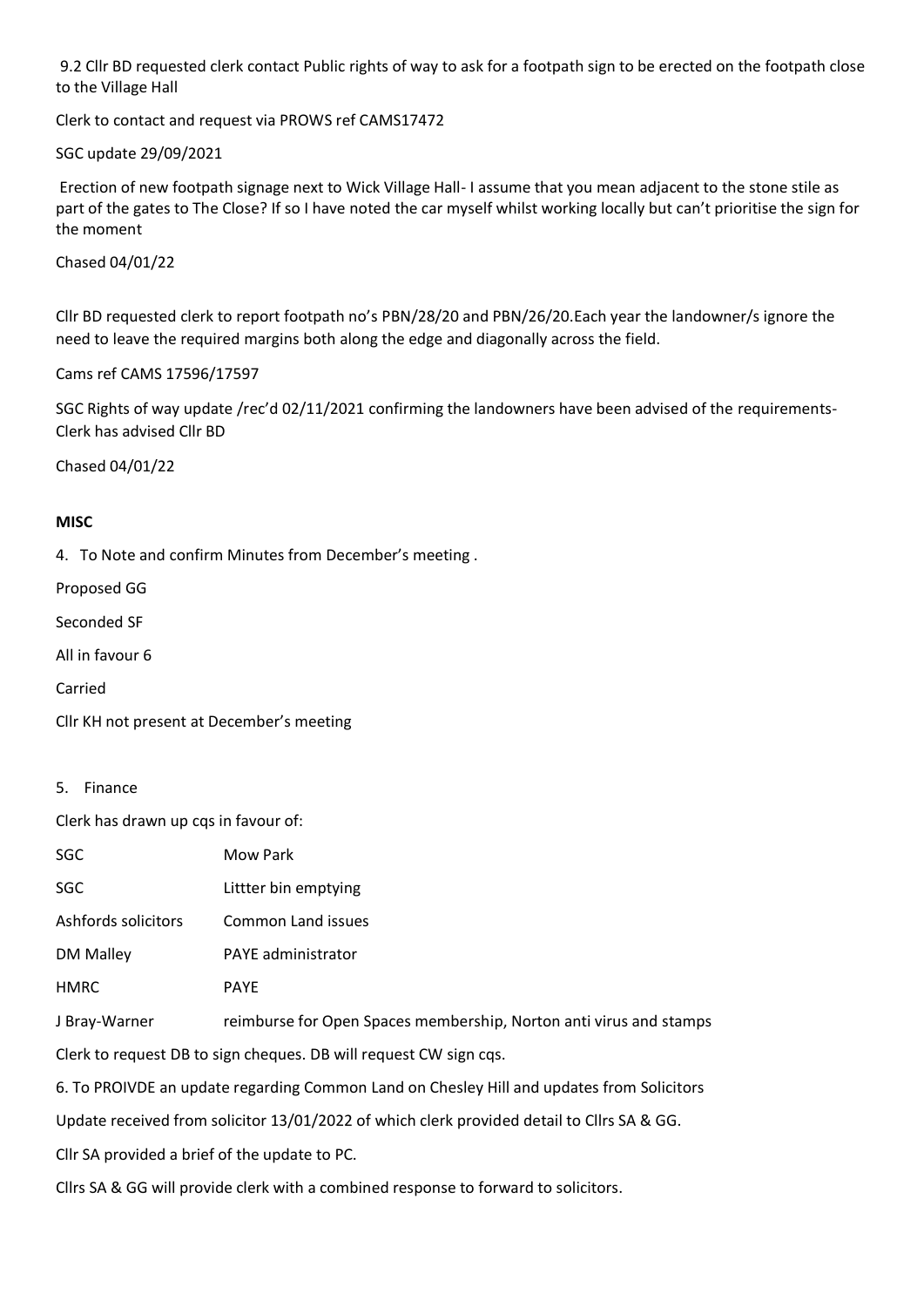### 7. To OVERVIEW Anti Social behaviour

Cllr GG advised of an incident with flytipping along Rock Road which ahs been reported.

Cllr GG commented that the laybys in Rock Rd which were 'decommissioned' by SGC were still attracting drug taking/dealing and clearly the filling in of the laybys had not deterred this. Cllr GG also commented that previously PC had requested SGC to add 'obstacles' in the laybys to deter parking however this was rejected by SGC.

Cllr GG requested clerk to engage with Chris Harris Highways SGC for another 'walkabout' to try to develop a suitable solution.

Cllr BD commented also that if this could be arranged could the speed camera which is sited near the school be removed as it is an eyesore and no longer works.

Cllr GG also requested clerk to add speed signs as an agenda item in February

Clerk to arrange

Email sent to Chris Harris 14/01/2021

8. To CONTINUE discussion regarding a masterplan for projects within Wick and Abson Parish Council.

Following resident request for library- clerk to add to masterplan

9. To PROVIDE an update from Working party in connection with Village Hall refurbishments

Cllr KH advised that a representative from the Village Hall committee had contacted the contractor for potential dates to undertake the refurbishments- as yet no response from contractor

10. To DISCUSS the possibility of updating the notice boards within the village

Chair provided an update re agenda item .

Discussion held

Cllrs to provide possible locations to clerk

Agenda item February

11. To DISCUSS an Advertisement for a Friends of Brockwell park group to be established

Chair provided clarity regarding agenda item.

Clerk to contact Parish magazine and request an advert for volunteers for a Friends of Brockwell park group

12. To REVIEW and RESPOND to Planning application no P21/07723/F Land to the South of Lodge Rd

Clerk had requested councillors to review application prior to meeting to aid discussion

Discussion held

No Objection

Clerk to update SGC planning portal

13. To DISCUSS the Queen's platinum jubilee and any village plans for celebrating

Cllr GG advised he had not yet contacted the school and requested an advert be placed in the Parish Magazine for any ideas/volunteers

Clerk to contact Parish magazine and request an advert

14. To Continue discussion supporting Wick Sports Ground

A representative from WSG had provided PC with a comprehensive update in their absence.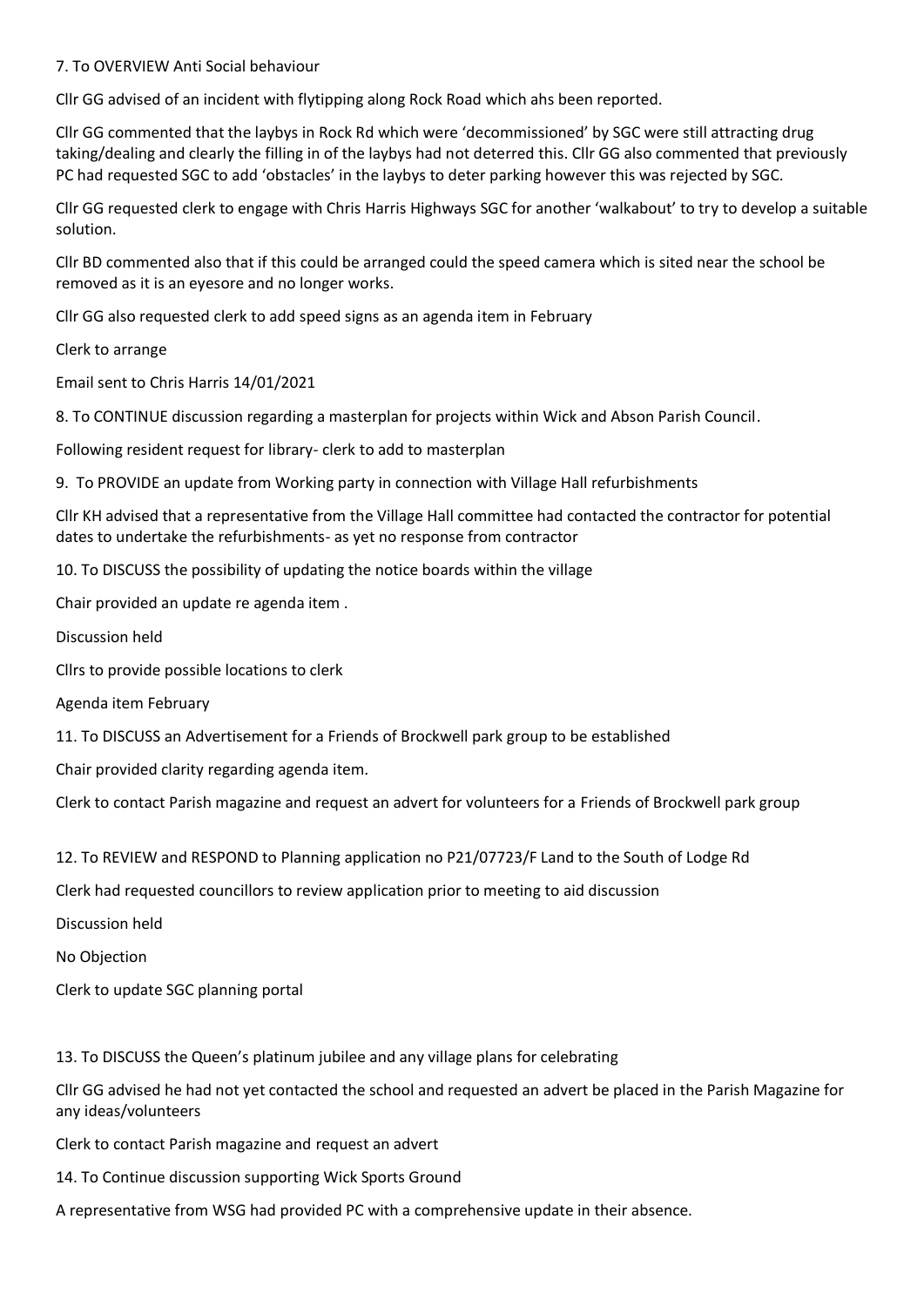Cllr KH verbalised the update.

PC requested clerk to schedule a meeting outside of a Parish meeting to discuss the variety of issues WSG are facing Clerk to arrange Request to WSG committee members sent 14/01/2022 15. To REVIEW and RESPOND to Planning application P21/07927/F 71 Naishcombe Hill Clerk had requested councillors to review application prior to meeting to aid discussion Discussion held No Objection Clerk to update SGC planning portal 16. To REVIEW and RESPOND to Planning application P21/08025/F 112 Church Rd Clerk had requested councillors to review application prior to meeting to aid discussion Discussion held No Objection Clerk to update SGC planning portal

17. To REVIEW and RESPOND to Consultation re All-Age Learning Disability

Assistant to Clerk had provided a summary to PC which had been pre-circulated by clerk

Discussion held

Noted

18. To REVIEW and RESPOND to Planning application no P22/00013/F 79 Naishcombe Hill Clerk had requested councillors to review application prior to meeting to aid discussion Discussion held

No Objection

Clerk to update SGC planning portal

19. To REVIEW and RESPOND to Planning application no P21/01865/O Land at Abson Rd resubmission of P19/18252/O

Clerk had requested councillors to review application prior to meeting to aid discussion

Discussion held

PC noted this was a resubmission and requested the same objection to be added to this application

Clerk to update SGC planning portal

20. To NOTE correspondence from:

20.1 Clerk had received a complaint from a resident following an objection PC had submitted regarding their planning application. The complaint has been acknowledged and clerk has provided complainant details of PC